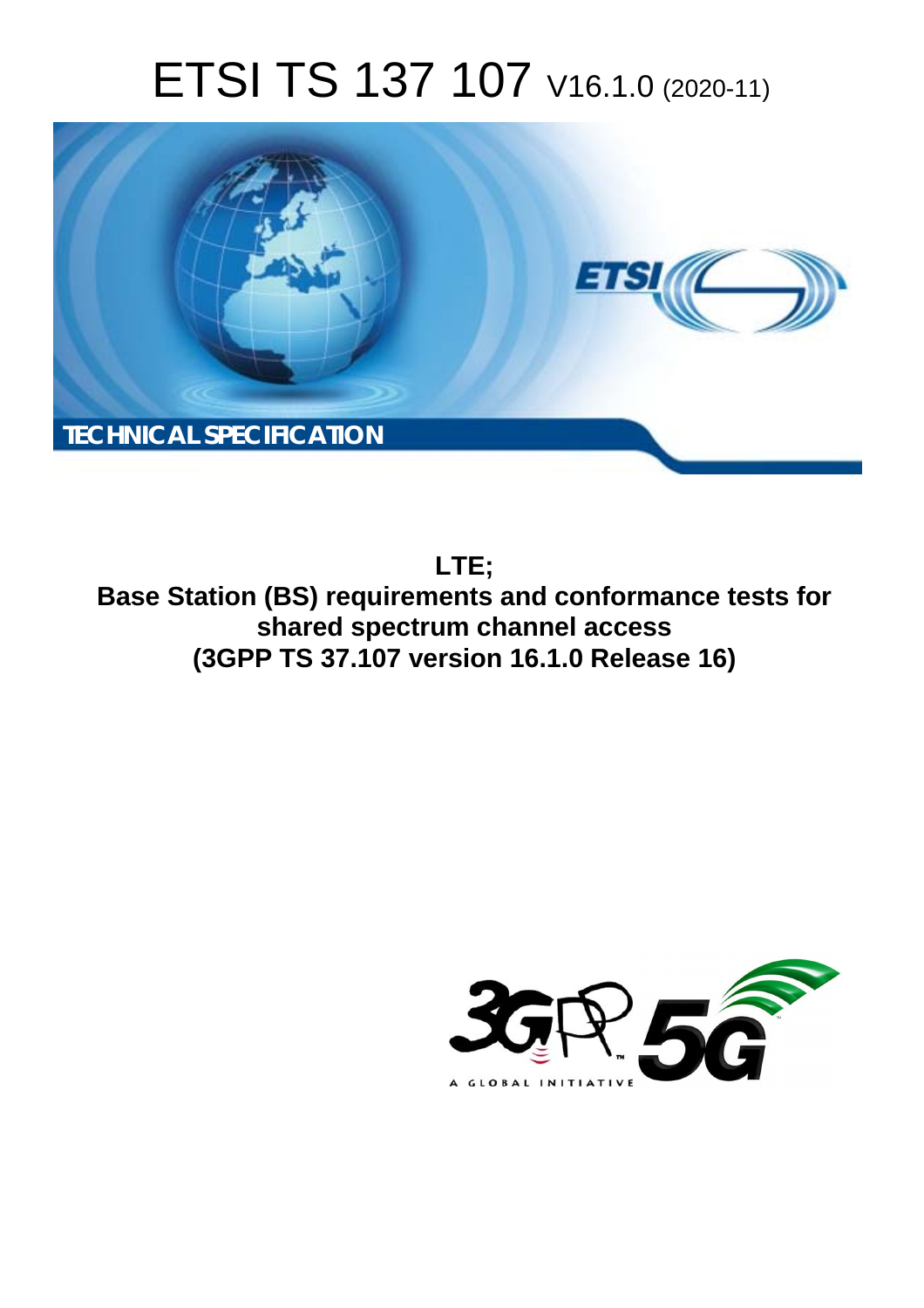Reference RTS/TSGR-0437107vg10

Keywords LTE

*ETSI* 

#### 650 Route des Lucioles F-06921 Sophia Antipolis Cedex - FRANCE

Tel.: +33 4 92 94 42 00 Fax: +33 4 93 65 47 16

Siret N° 348 623 562 00017 - NAF 742 C Association à but non lucratif enregistrée à la Sous-Préfecture de Grasse (06) N° 7803/88

#### *Important notice*

The present document can be downloaded from: <http://www.etsi.org/standards-search>

The present document may be made available in electronic versions and/or in print. The content of any electronic and/or print versions of the present document shall not be modified without the prior written authorization of ETSI. In case of any existing or perceived difference in contents between such versions and/or in print, the prevailing version of an ETSI deliverable is the one made publicly available in PDF format at [www.etsi.org/deliver](http://www.etsi.org/deliver).

Users of the present document should be aware that the document may be subject to revision or change of status. Information on the current status of this and other ETSI documents is available at <https://portal.etsi.org/TB/ETSIDeliverableStatus.aspx>

If you find errors in the present document, please send your comment to one of the following services: <https://portal.etsi.org/People/CommiteeSupportStaff.aspx>

#### *Copyright Notification*

No part may be reproduced or utilized in any form or by any means, electronic or mechanical, including photocopying and microfilm except as authorized by written permission of ETSI. The content of the PDF version shall not be modified without the written authorization of ETSI. The copyright and the foregoing restriction extend to reproduction in all media.

> © ETSI 2020. All rights reserved.

**DECT™**, **PLUGTESTS™**, **UMTS™** and the ETSI logo are trademarks of ETSI registered for the benefit of its Members. **3GPP™** and **LTE™** are trademarks of ETSI registered for the benefit of its Members and of the 3GPP Organizational Partners. **oneM2M™** logo is a trademark of ETSI registered for the benefit of its Members and of the oneM2M Partners. **GSM®** and the GSM logo are trademarks registered and owned by the GSM Association.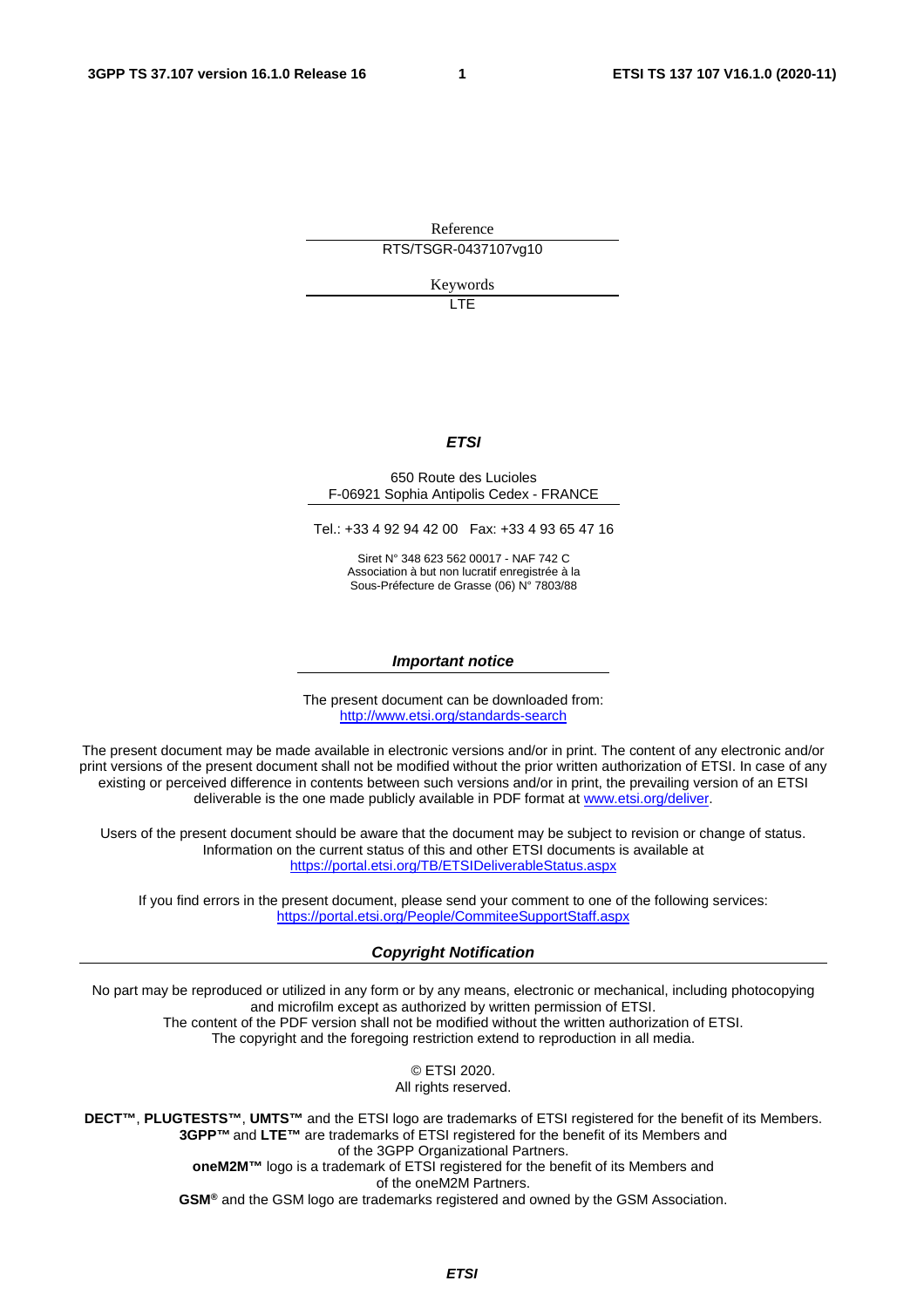## Intellectual Property Rights

#### Essential patents

IPRs essential or potentially essential to normative deliverables may have been declared to ETSI. The information pertaining to these essential IPRs, if any, is publicly available for **ETSI members and non-members**, and can be found in ETSI SR 000 314: *"Intellectual Property Rights (IPRs); Essential, or potentially Essential, IPRs notified to ETSI in respect of ETSI standards"*, which is available from the ETSI Secretariat. Latest updates are available on the ETSI Web server [\(https://ipr.etsi.org/](https://ipr.etsi.org/)).

Pursuant to the ETSI IPR Policy, no investigation, including IPR searches, has been carried out by ETSI. No guarantee can be given as to the existence of other IPRs not referenced in ETSI SR 000 314 (or the updates on the ETSI Web server) which are, or may be, or may become, essential to the present document.

#### **Trademarks**

The present document may include trademarks and/or tradenames which are asserted and/or registered by their owners. ETSI claims no ownership of these except for any which are indicated as being the property of ETSI, and conveys no right to use or reproduce any trademark and/or tradename. Mention of those trademarks in the present document does not constitute an endorsement by ETSI of products, services or organizations associated with those trademarks.

## Legal Notice

This Technical Specification (TS) has been produced by ETSI 3rd Generation Partnership Project (3GPP).

The present document may refer to technical specifications or reports using their 3GPP identities. These shall be interpreted as being references to the corresponding ETSI deliverables.

The cross reference between 3GPP and ETSI identities can be found under<http://webapp.etsi.org/key/queryform.asp>.

### Modal verbs terminology

In the present document "**shall**", "**shall not**", "**should**", "**should not**", "**may**", "**need not**", "**will**", "**will not**", "**can**" and "**cannot**" are to be interpreted as described in clause 3.2 of the [ETSI Drafting Rules](https://portal.etsi.org/Services/editHelp!/Howtostart/ETSIDraftingRules.aspx) (Verbal forms for the expression of provisions).

"**must**" and "**must not**" are **NOT** allowed in ETSI deliverables except when used in direct citation.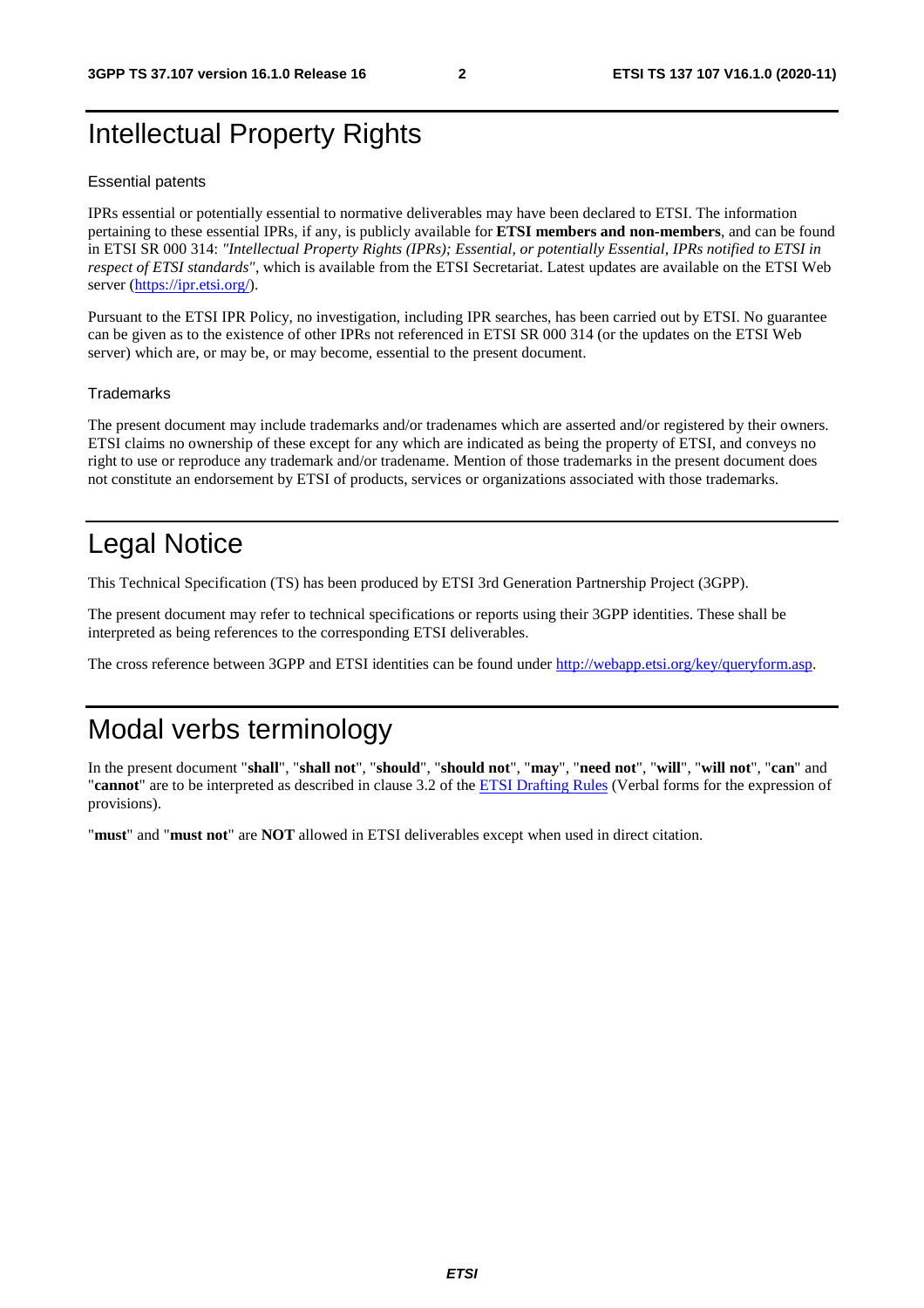ETSI TS 137 107 V16.1.0 (2020-11)

## Contents

| 1                                                     |  |  |  |  |  |
|-------------------------------------------------------|--|--|--|--|--|
| 2                                                     |  |  |  |  |  |
| 3<br>3.1<br>3.2<br>3.3                                |  |  |  |  |  |
| $\overline{4}$<br>4.1                                 |  |  |  |  |  |
| 5<br>5.1<br>5.1.1<br>5.1.2                            |  |  |  |  |  |
| 6<br>6.1<br>6.1.1<br>6.1.2<br>6.1.3<br>6.1.4<br>6.1.5 |  |  |  |  |  |
| <b>Annex A (informative):</b>                         |  |  |  |  |  |
|                                                       |  |  |  |  |  |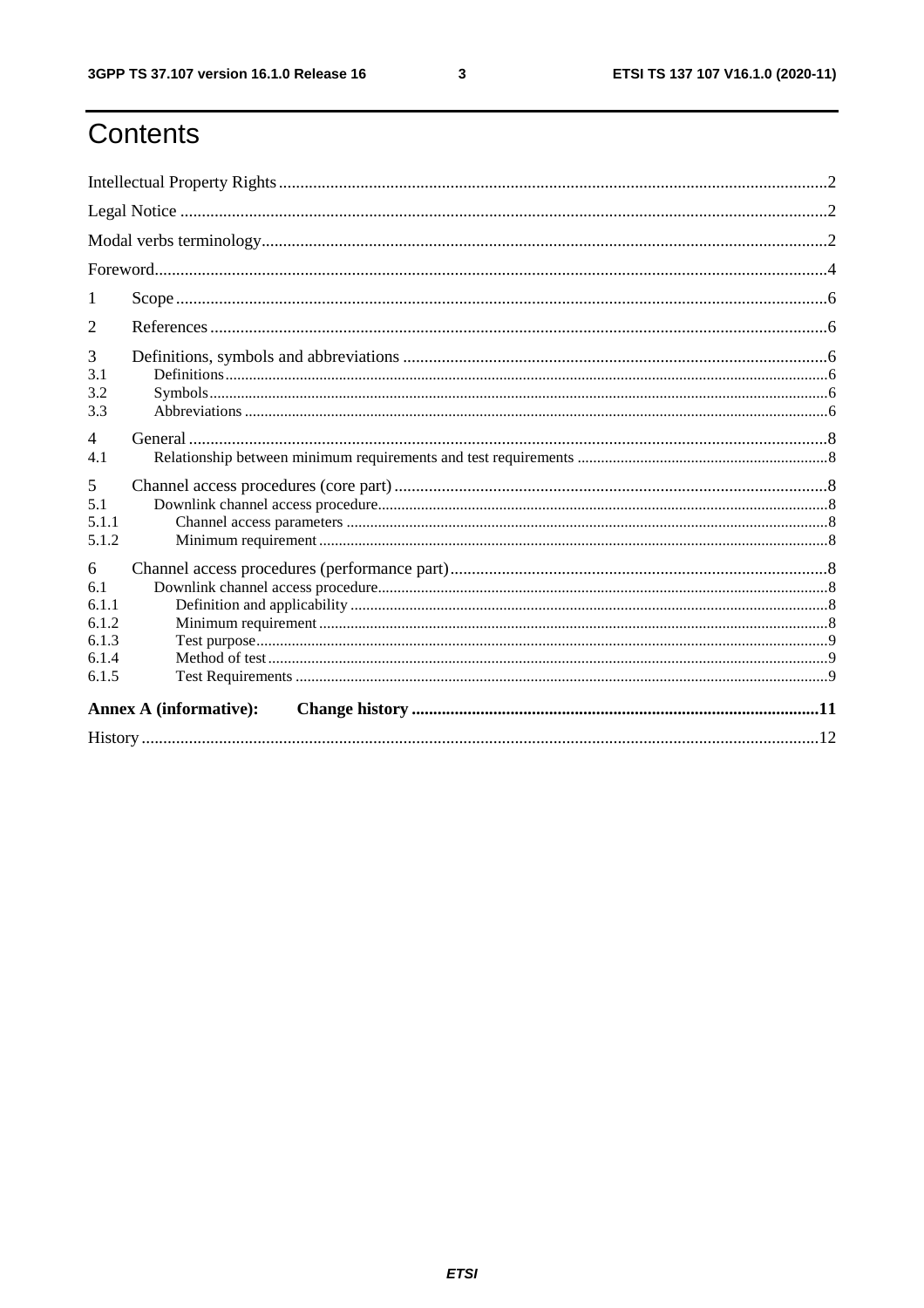## Foreword

This Technical Specification has been produced by the 3rd Generation Partnership Project (3GPP).

The contents of the present document are subject to continuing work within the TSG and may change following formal TSG approval. Should the TSG modify the contents of the present document, it will be re-released by the TSG with an identifying change of release date and an increase in version number as follows:

Version x.y.z

where:

- x the first digit:
	- 1 presented to TSG for information;
	- 2 presented to TSG for approval;
	- 3 or greater indicates TSG approved document under change control.
- y the second digit is incremented for all changes of substance, i.e. technical enhancements, corrections, updates, etc.
- z the third digit is incremented when editorial only changes have been incorporated in the document.

In the present document, modal verbs have the following meanings:

**shall** indicates a mandatory requirement to do something

**shall not** indicates an interdiction (prohibition) to do something

The constructions "shall" and "shall not" are confined to the context of normative provisions, and do not appear in Technical Reports.

The constructions "must" and "must not" are not used as substitutes for "shall" and "shall not". Their use is avoided insofar as possible, and they are not used in a normative context except in a direct citation from an external, referenced, non-3GPP document, or so as to maintain continuity of style when extending or modifying the provisions of such a referenced document.

| should     | indicates a recommendation to do something     |
|------------|------------------------------------------------|
| should not | indicates a recommendation not to do something |
| may        | indicates permission to do something           |
| need not   | indicates permission not to do something       |

The construction "may not" is ambiguous and is not used in normative elements. The unambiguous constructions "might not" or "shall not" are used instead, depending upon the meaning intended.

| can    | indicates that something is possible.  |
|--------|----------------------------------------|
| cannot | indicates that something is impossible |

The constructions "can" and "cannot" are not substitutes for "may" and "need not".

| will     | indicates that something is certain or expected to happen as a result of action taken by an agency<br>the behaviour of which is outside the scope of the present document     |
|----------|-------------------------------------------------------------------------------------------------------------------------------------------------------------------------------|
| will not | indicates that something is certain or expected not to happen as a result of action taken by an<br>agency the behaviour of which is outside the scope of the present document |
| might    | indicates a likelihood that something will happen as a result of action taken by some agency the<br>behaviour of which is outside the scope of the present document           |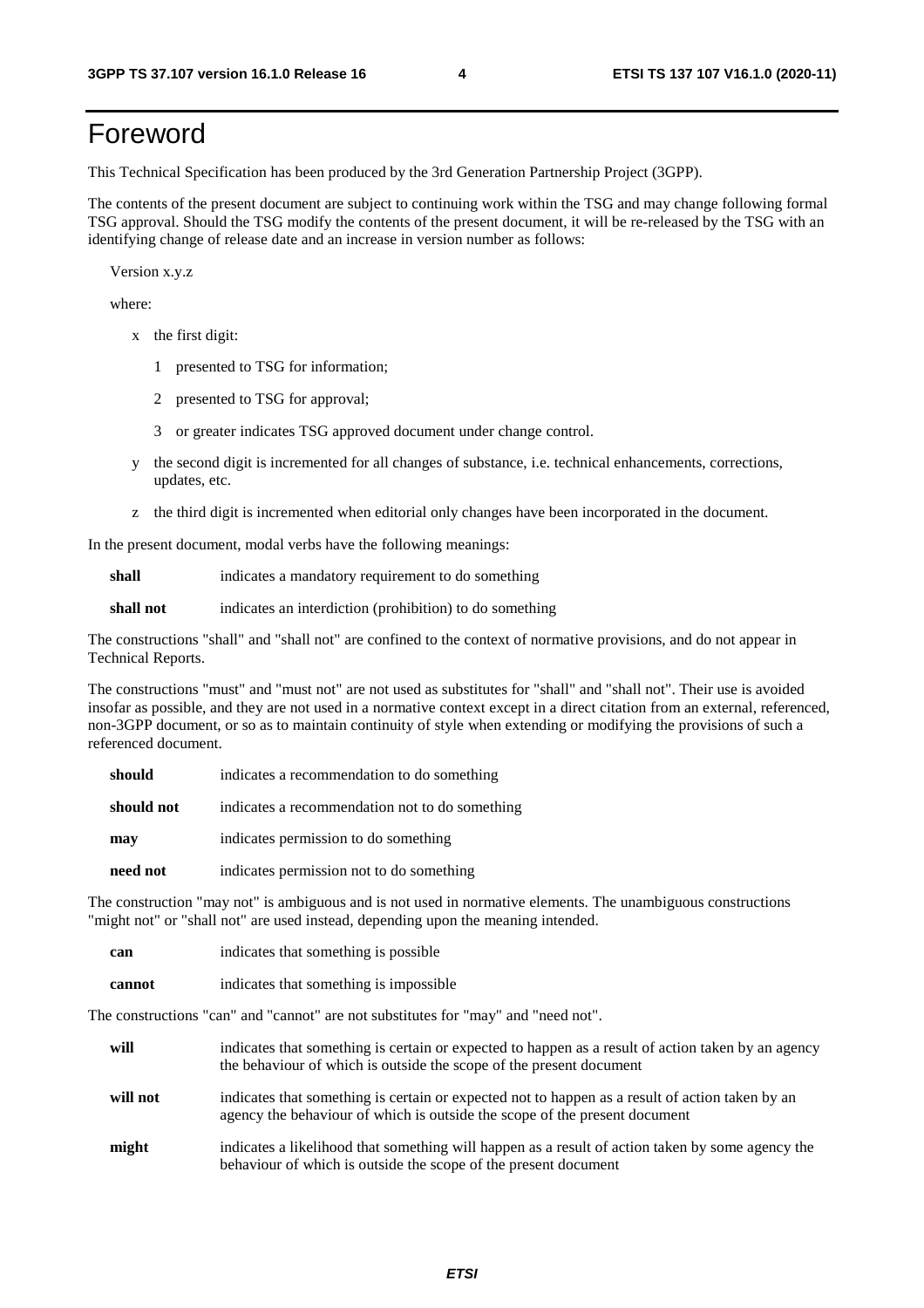**might not** indicates a likelihood that something will not happen as a result of action taken by some agency the behaviour of which is outside the scope of the present document

In addition:

- **is** (or any other verb in the indicative mood) indicates a statement of fact
- **is not** (or any other negative verb in the indicative mood) indicates a statement of fact

The constructions "is" and "is not" do not indicate requirements.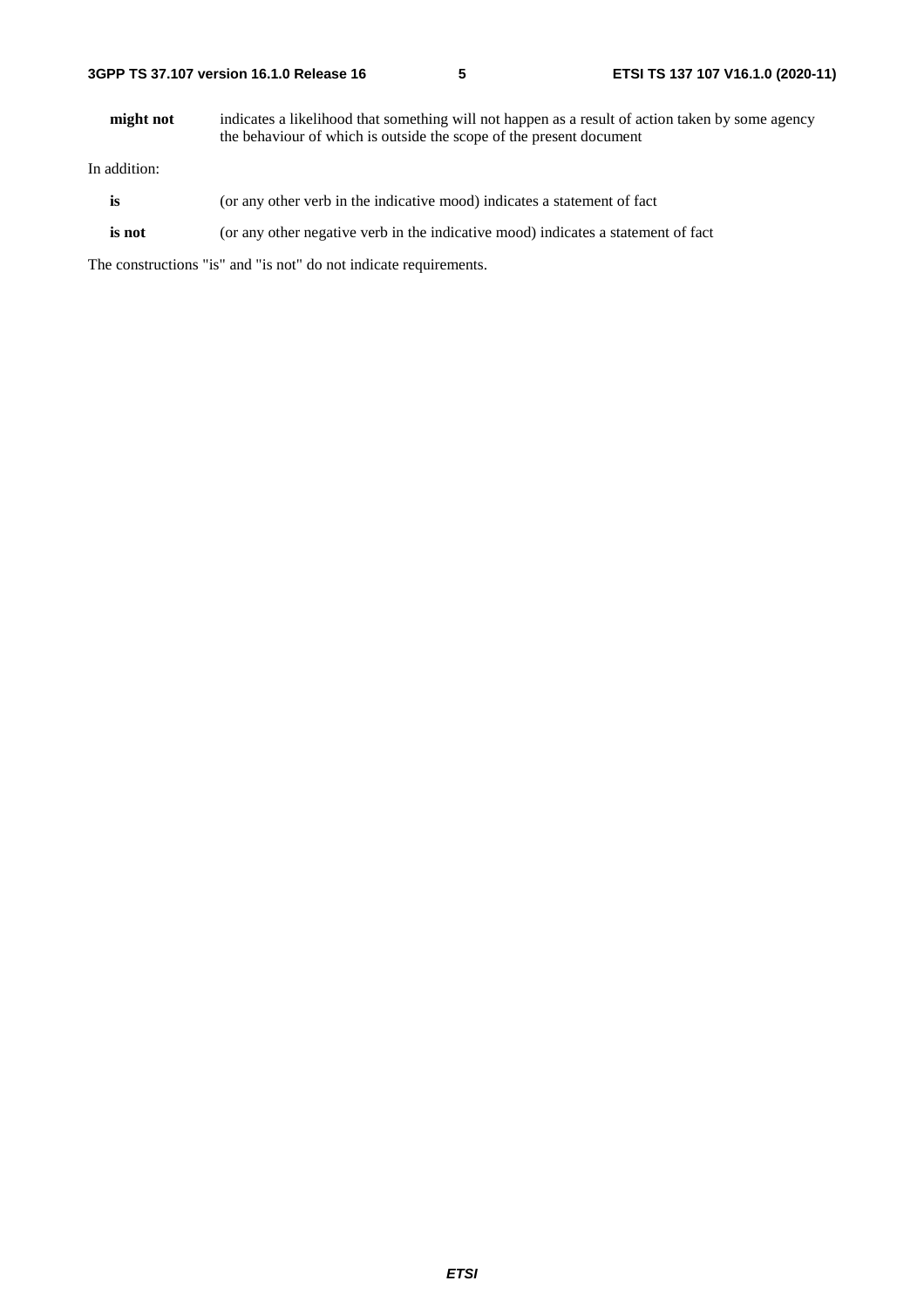### 1 Scope

The present document specifies the minimum Radio Frequency (RF) characteristics, minimum performance requirements, and the RF test methods and conformance requirements for E-UTRA with LAA Base Stations (BS) and for NR-U Base Stations (BS).

## 2 References

The following documents contain provisions which, through reference in this text, constitute provisions of the present document.

- References are either specific (identified by date of publication, edition number, version number, etc.) or non-specific.
- For a specific reference, subsequent revisions do not apply.
- For a non-specific reference, the latest version applies. In the case of a reference to a 3GPP document (including a GSM document), a non-specific reference implicitly refers to the latest version of that document *in the same Release as the present document*.
- [1] 3GPP TR 21.905: "Vocabulary for 3GPP Specifications".
- [2] 3GPP TS 36.141: "Evolved Universal Terrestrial Radio Access (E-UTRA); Base Station (BS) conformance testing".
- [3] ITU-R Recommendation M.1545: "Measurement uncertainty as it applies to test limits for the terrestrial component of International Mobile Telecommunications-2000".
- [4] Void.
- [5] 3GPP TS 37.213: "Physical layer procedures for shared spectrum channel access".
- [6] 3GPP TS 38.141-1: "NR; Base Station (BS) conformance testing Part 1: Conducted conformance testing".

## 3 Definitions, symbols and abbreviations

### 3.1 Definitions

For the purposes of the present document, the terms and definitions given in 3GPP TR 21.905 [1] and the following apply. A term defined in the present document takes precedence over the definition of the same term, if any, in 3GPP TR 21.905 [1].

### 3.2 Symbols

### 3.3 Abbreviations

For the purposes of the present document, the abbreviations given in 3GPP TR 21.905 [1] and the following apply. An abbreviation defined in the present document takes precedence over the definition of the same abbreviation, if any, in 3GPP TR 21.905 [1].

| <b>BS</b> | <b>Base Station</b>                        |
|-----------|--------------------------------------------|
| E-UTRA    | Evolved Universal Terrestrial Radio Access |
| NR.       | New Radio                                  |
| L RT      | Listen-Before-Talk                         |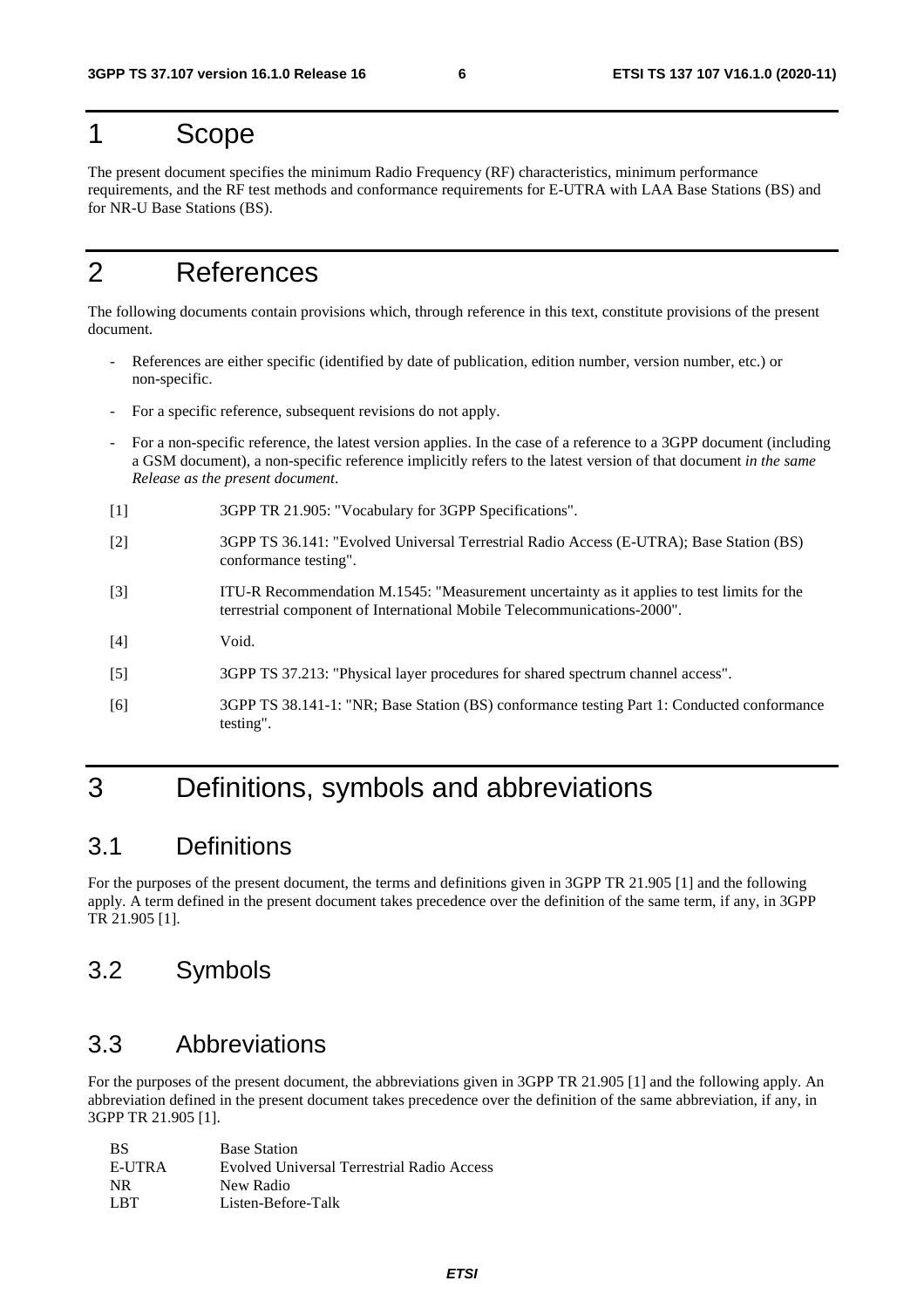PDSCH Physical Downlink Shared Channel RF Radio Frequency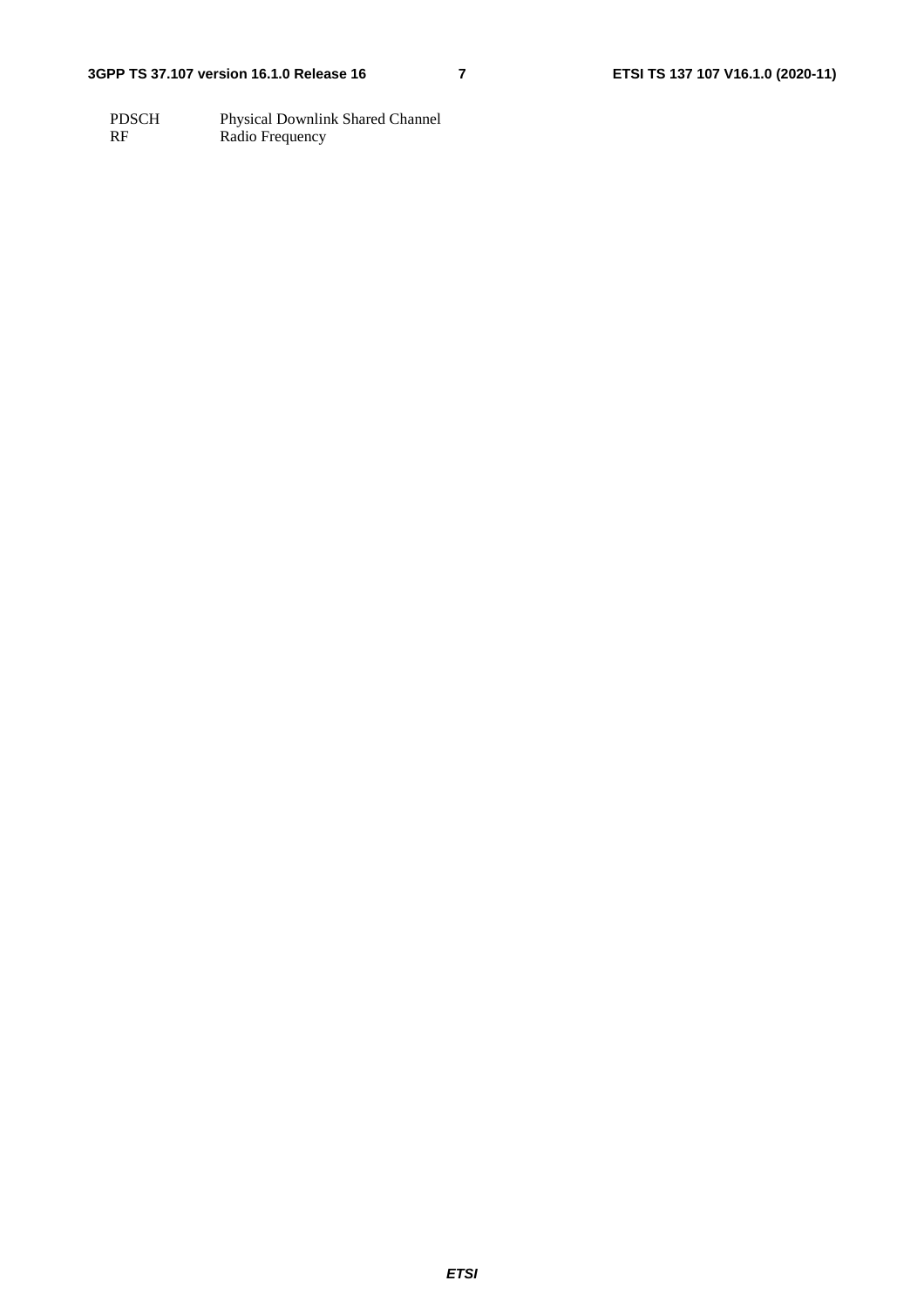### 4 General

### 4.1 Relationship between minimum requirements and test requirements

The Minimum Requirements given in this specification make no allowance for measurement uncertainty. The test specification TS 36.141 [2] Annex G defines Test Tolerances for E-UTRA, and the test specification TS 38.141-1 [6] Annex C defines Test Tolerances for NR. These Test Tolerances are individually calculated for each test. The Test Tolerances are used to relax the Minimum Requirements in this specification to create Test Requirements.

The measurement results returned by the Test System are compared - without any modification - against the Test Requirements as defined by the shared risk principle.

The Shared Risk principle is defined in ITU-R M.1545 [3].

## 5 Channel access procedures (core part)

### 5.1 Downlink channel access procedure

For downlink operation in Band 46, Band 49, Band n46 and Band n96, a channel access procedure for PDSCH transmission as described in TS 37.213 [5], Clause 4.1.1 is specified.

### 5.1.1 Channel access parameters

Channel access related parameters for PDSCH are listed in Table 5.1.1-1.

#### **Table 5.1.1-1: Channel access parameters for PDSCH**

| <b>Parameter</b>               | Unit            | Value |
|--------------------------------|-----------------|-------|
| LBT measurement bandwidth      | MH <sub>7</sub> | 10.20 |
| Energy detection threshold     | dBm/20MHz       | -72   |
|                                | dBm/10MHz       | -75   |
| Maximum channel occupancy time | ms              |       |

### 5.1.2 Minimum requirement

The Base Station shall be able to assess whether the medium is busy or idle with at least 90% probability, using a channel access procedure with the parameters in Table 5.1.1-1.

## 6 Channel access procedures (performance part)

### 6.1 Downlink channel access procedure

### 6.1.1 Definition and applicability

Channel access procedure for downlink operation in Band 46 and Band 49 for PDSCH transmission is described in TS 37.213 [5], Clause 4.

#### 6.1.2 Minimum requirement

The minimum requirement is in clause 5.1.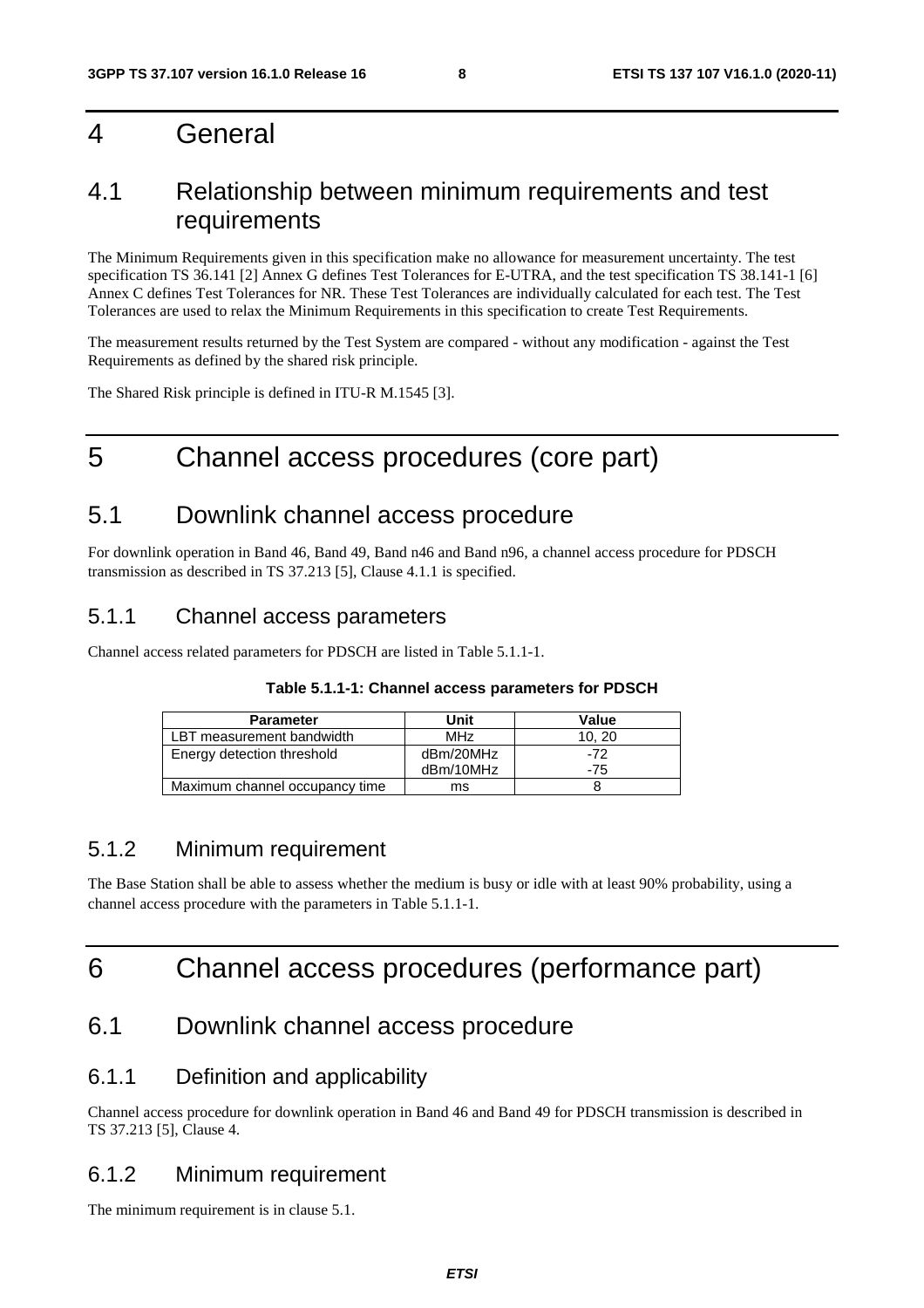### 6.1.3 Test purpose

The test purpose is to verify the accuracy of the energy detection threshold, maximum channel occupancy time (MCOT) and minimum idle time under normal conditions for all band 46 and band 49 transmitters in the BS.

#### 6.1.4 Method of test

#### 6.1.4.1 Initial conditions

Test environment: normal; see Annex D.2 of TS 36.141 [2].

RF channels to be tested for single carrier: B, M and T; see clause 4.7 of TS 36.141 [2].

Connect the signal analyzer to the base station antenna connector as shown in Annex I of TS 36.141 [2].

#### 6.1.4.2 Procedure

#### **MCOT and minimum idle time**

- 1) Set the base station to transmit a signal according to E-TM 1.1 at manufacturer's declared rated output power with corresponding channel bandwidth (i.e. 10 MHz or 20 MHz). Channel Access Priority Class 3 parameters are selected to be tested based on Table 4.1.1-1 in TS 37.213.
- 2) Measure the transmitter ON period during the continuous transmission (after the first channel access).
- 3) Measure the transmitter OFF period between two consecutive transmitter ON periods.
- 4) Verify minimum idle time as follows:

The transmitter OFF period between two consecutive transmitter ON periods shall not be less than 25 µs.

- 5) Verify maximum channel occupancy time (MCOT) as follows:
	- a) The duration of each transmitter ON period continuous transmission shall not exceed the maximum channel occupancy time (MCOT) requirement specified in clause 6.1.5.

#### **Energy detection accuracy**

- 6) Generate the interfering signal of AWGN with corresponding channel bandwidth (i.e. 10 MHz or 20 MHz) at the same centre frequency as the tested channel. The interfering signal shall be at a level of  $(-72dBm+ 4dB)/20MHz$ or (-75dBm+4dB)/10MHz for 20 MHz and 10 MHz channel bandwidth, respectively. The base station shall stop transmission on the current operating channel and will not resume normal transmissions as long as the interference signal is present.
- 7) The step 6) is repeated multiple times considering the following sub-steps:
	- Interferer ON: if the interfering signal is present, the interfering signal should be present for 10ms.
	- Interferer OFF: if the interfering signal is removed, the interfering signal should be absent for 10ms.
	- The total number of interferer ON duration is assumed to be N and the total number of interferer OFF duration is assumed to be M. The value N, M and the sequence of interferer ON/OFF pattern shall be generated randomly for the test.
- 8) In the test, a counter is maintained with initial value set to 0 when the test starts.
- 9) For every 10ms Interferer ON period, the counter is increased by 1 if there is either an ON/OFF transition or no transmission by the DUT. To pass the test, the counter shall not be less than  $N*0.9$ .

### 6.1.5 Test Requirements

In normal conditions, the measurement result shall meet channel access related test requirements for PDSCH as listed in Table 6.1.5-1.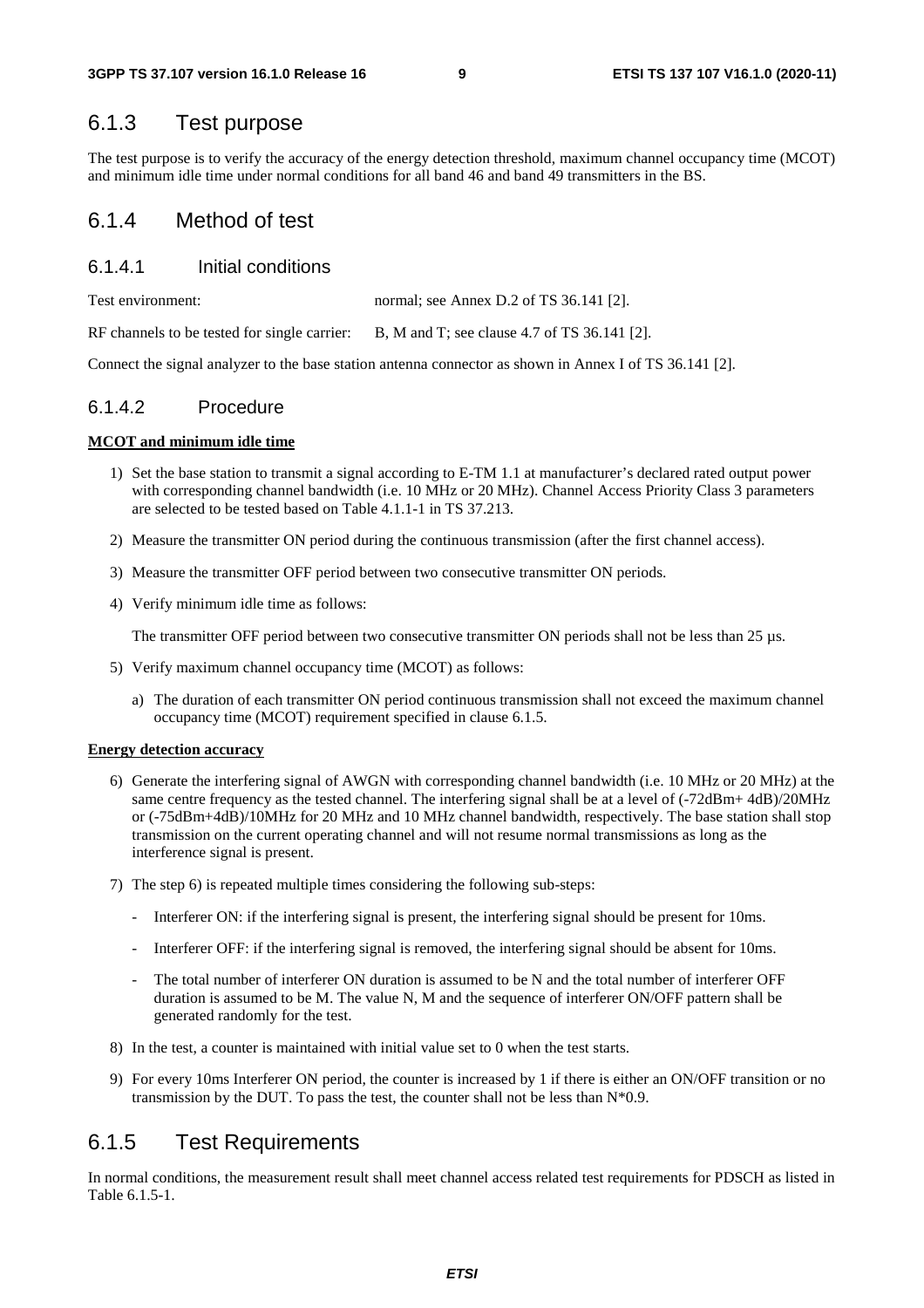| <b>Parameter</b>               | Unit            | Value       |
|--------------------------------|-----------------|-------------|
| LBT measurement bandwidth      | MH <sub>7</sub> | 10.20       |
| Maximum energy detection       | dBm/20MHz       | $-72 + 4dB$ |
| threshold                      | dBm/10MHz       | $-75 + 4dB$ |
| Maximum channel occupancy time | ms              |             |

**Table 6.1.5-1: Channel access test requirements for PDSCH** 

The Base Station shall be able to assess whether the medium is busy or idle with at least 90% probability, using a channel access procedure with the parameters in Table 6.1.5-1.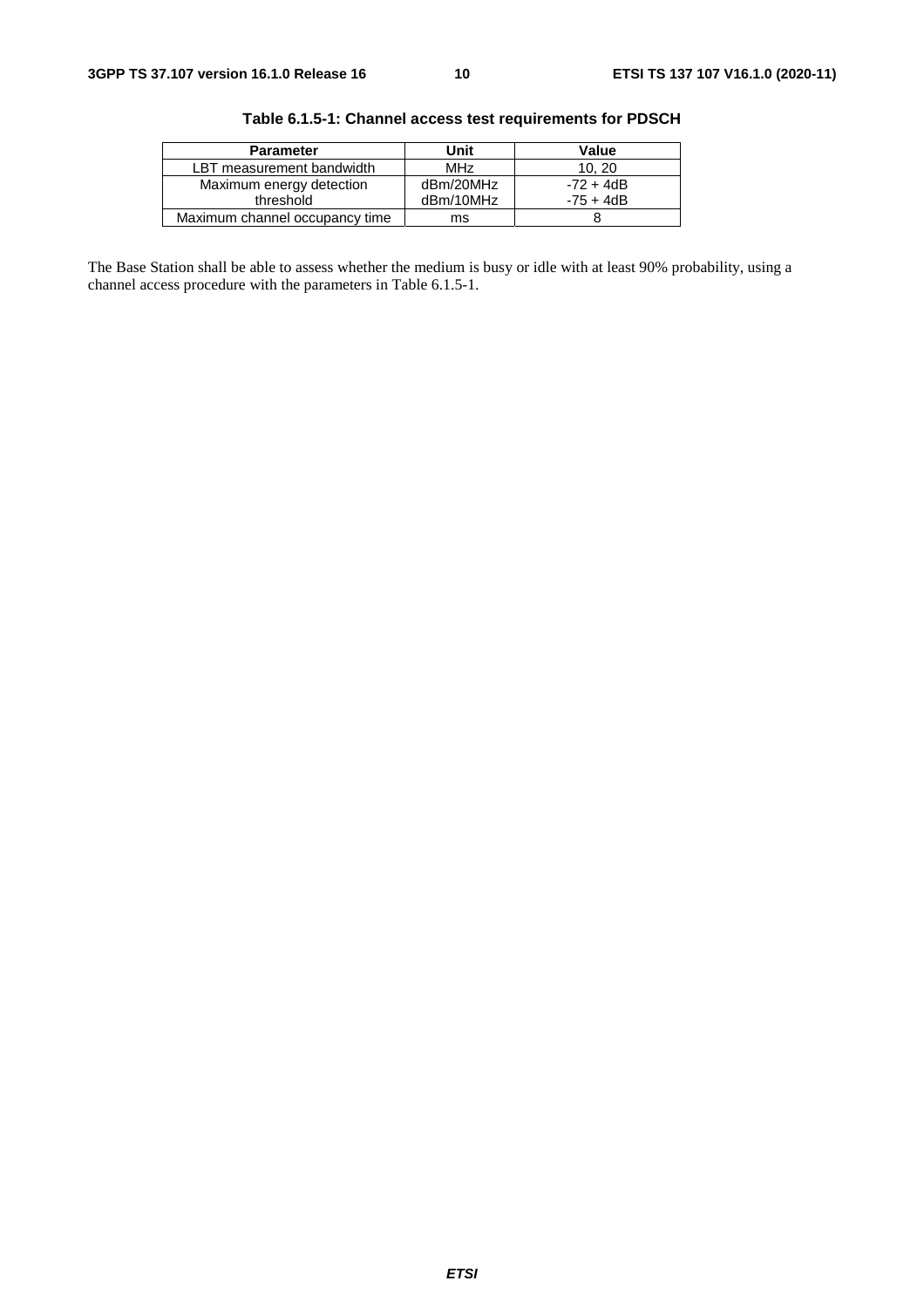## Annex A (informative): Change history

| <b>Change history</b> |                |             |           |     |     |                                                                           |            |
|-----------------------|----------------|-------------|-----------|-----|-----|---------------------------------------------------------------------------|------------|
| Date                  | Meeting        | <b>TDoc</b> | <b>CR</b> | Rev | Cat | Subject/Comment                                                           | <b>New</b> |
|                       |                |             |           |     |     |                                                                           | version    |
| 2018-03               | RAN4#86        | R4-1802453  |           |     |     | TS skeleton created from 3GPP TS template.                                | 0.0.1      |
| 2018-05               | <b>RAN4#87</b> | R4-1807758  |           |     |     | Updated TS draft for 37.107 with core part and<br>corrections             | 0.1.0      |
| 2018-06               | <b>RAN#80</b>  | RP-181132   |           |     |     | v1.0.0 submitted for plenary approval                                     | 1.0.0      |
| 2018-06               | RAN#80         |             |           |     |     | Approved by plenary – Rel-15 spec under change<br>control                 | 15.0.0     |
| 2018-09               | <b>RAN#81</b>  | RP-181901   | 0001      |     | F   | Moving Section 9 from 36.141 to 37.107                                    | 15.1.0     |
| 2020-06               | <b>RAN#88</b>  | RP-200989   | 0002      |     | F   | CR to TS 37.107 with correction to interfering signal for                 | 15.2.0     |
|                       |                |             |           |     |     | conformance test for energy detection accuracy to align<br>with TS 37.213 |            |
| 2020-06               | SA#88          |             | -         |     |     | Update to Rel-16 version (MCC)                                            | 16.0.0     |
| 2020-09               | <b>RAN#89</b>  | RP-201512   | 0005      |     | A   | CR to 37,107 with correction of references to TS 37,213<br><b>Rel-16</b>  | 16.1.0     |
| 2020-09               | <b>RAN#89</b>  | RP-201914   | 0007      |     | B   | CR to TS 37.107 with introduction of NR-U feature -<br>core part          | 16.1.0     |